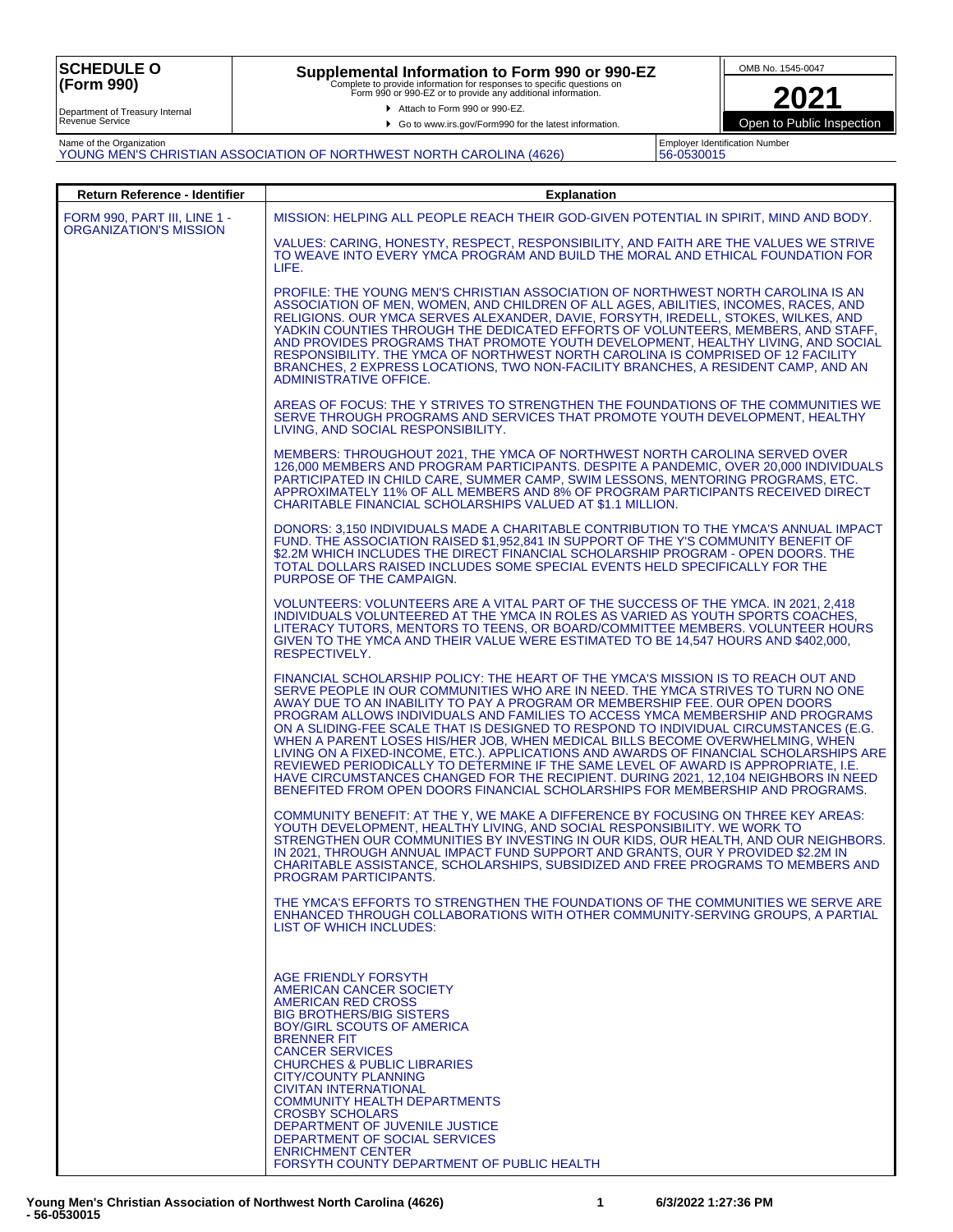| <b>Return Reference - Identifier</b> | <b>Explanation</b>                                                                                                                                                                                                                                                                                                                                                                                                                                                                                                                                                                                                                                                                                                                                                                                                                                                                                                                                                                   |
|--------------------------------------|--------------------------------------------------------------------------------------------------------------------------------------------------------------------------------------------------------------------------------------------------------------------------------------------------------------------------------------------------------------------------------------------------------------------------------------------------------------------------------------------------------------------------------------------------------------------------------------------------------------------------------------------------------------------------------------------------------------------------------------------------------------------------------------------------------------------------------------------------------------------------------------------------------------------------------------------------------------------------------------|
|                                      | <b>FAMILY SERVICES OF FORSYTH COUNTY</b><br>FORSYTH TECHNICAL COMMUNITY COLLEGE<br><b>FORSYTH PROMISE</b><br><b>GOODWILL INDUSTRIES</b><br>HISPANIC LEAGUE OF THE PIEDMONT TRIAD<br><b>KIWANIS INTERNATIONAL</b><br>LOCAL CHAMBERS OF COMMERCE & BUSINESSES<br>MENTAL HEALTH ASSOCIATION OF FORSYTH COUNTY, INC.<br><b>NEXT STEP MINISTRIES</b><br>NOVANT HEALTH/FORSYTH MEDICAL CENTER<br><b>PARKS &amp; RECREATION DEPARTMENTS</b><br>PUBLIC AND PRIVATE SCHOOLS<br><b>ROTARY INTERNATIONAL</b><br>SECOND HARVEST FOOD BANK<br>UNITED FUND OF STOKES COUNTY<br>UNITED FUND OF YADKIN COUNTY<br>UNITED WAY OF ALEXANDER COUNTY<br>UNITED WAY OF DAVIE COUNTY<br>UNITED WAY OF FORSYTH COUNTY<br>UNITED WAY OF IREDELL COUNTY<br>UNITED WAY OF WILKES COUNTY<br><b>WAKE FOREST BAPTIST HEALTH</b><br><b>WAKE FOREST UNIVERSITY</b><br><b>WILKES REGIONAL MEDICAL CENTER</b><br><b>WINSTON-SALEM DASH</b><br><b>WINSTON-SALEM POLICE DEPARTMENT</b><br>WINSTON-SALEM STATE UNIVERSITY |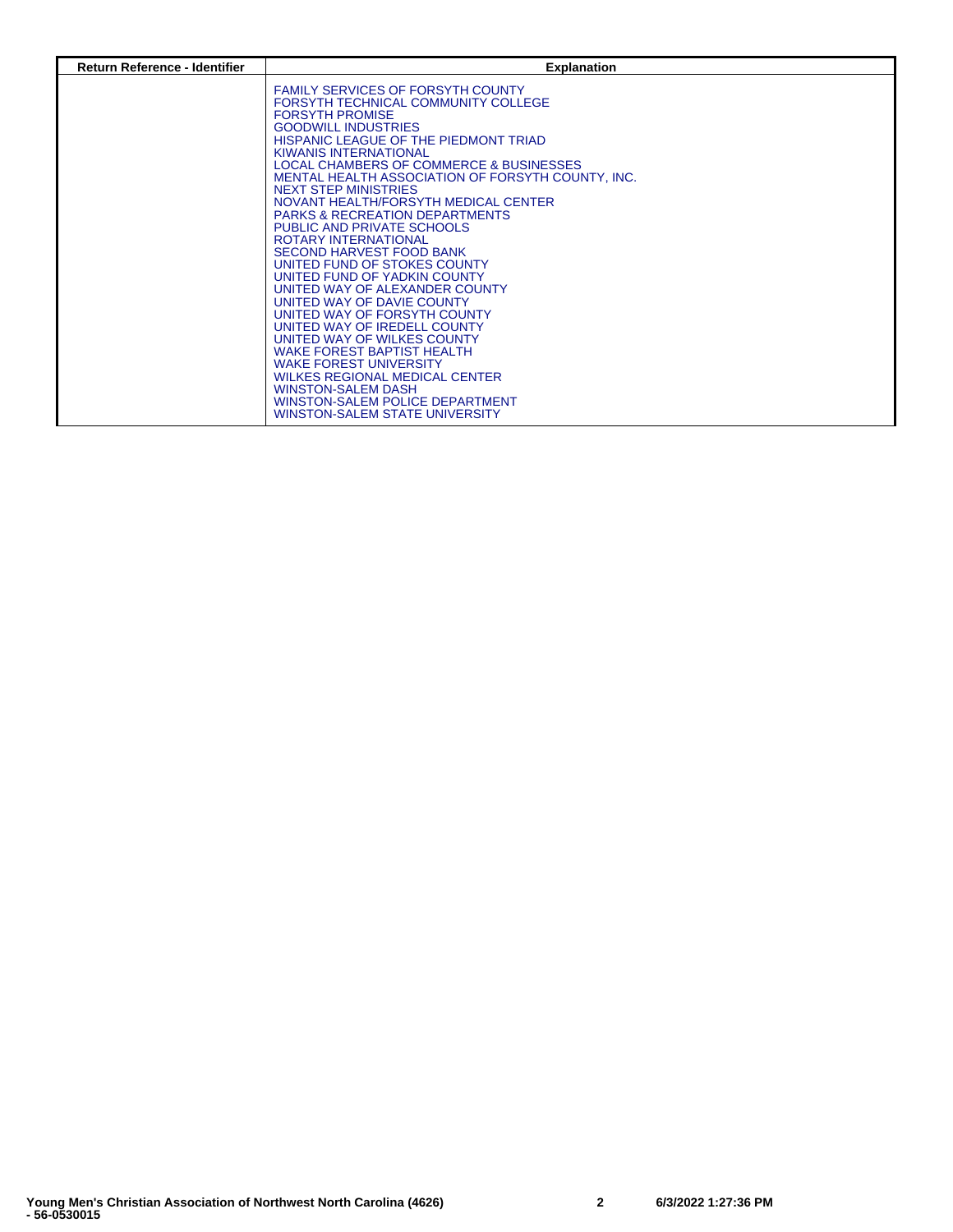| Return Reference - Identifier                          | <b>Explanation</b>                                                                                                                                                                                                                                                                                                                                                                                                                                                                                                                                                                                                                                                                                                                                                                                                                                                                                                                                                                                                                                                                                                                                                                                                                                                                                                                                                                                                                                        |
|--------------------------------------------------------|-----------------------------------------------------------------------------------------------------------------------------------------------------------------------------------------------------------------------------------------------------------------------------------------------------------------------------------------------------------------------------------------------------------------------------------------------------------------------------------------------------------------------------------------------------------------------------------------------------------------------------------------------------------------------------------------------------------------------------------------------------------------------------------------------------------------------------------------------------------------------------------------------------------------------------------------------------------------------------------------------------------------------------------------------------------------------------------------------------------------------------------------------------------------------------------------------------------------------------------------------------------------------------------------------------------------------------------------------------------------------------------------------------------------------------------------------------------|
| FORM 990, PART III, LINE 4A -<br><b>HEALTHY LIVING</b> | 1. THE ICONIC AND HISTORIC YMCA TRIANGLE EMPHASIZES THE ONENESS OF SPIRIT, MIND AND<br>BODY. YMCA WELLNESS PROGRAMS ACHIEVE THIS UNITY THROUGH PROGRAMS THAT EMPHASIZE<br>PROPER EXERCISE, NUTRITION, HEALTH EDUCATION, AVOIDANCE OF DRUG AND ALCOHOL ABUSE<br>AND STRESS MANAGEMENT, AS WELL AS FINDING A MENTAL AND SPIRITUAL BALANCE.                                                                                                                                                                                                                                                                                                                                                                                                                                                                                                                                                                                                                                                                                                                                                                                                                                                                                                                                                                                                                                                                                                                  |
|                                                        | 2. YMCA FACILITIES ARE STRUCTURED TO PROVIDE MEMBERS WITH THE OPPORTUNITY TO<br><b>PARTICIPATE IN A WIDE RANGE OF WELLNESS ACTIVITIES SUCH AS GROUP EXERCISE CLASSES.</b><br>STRENGTH TRAINING, PERSONAL FITNESS, CYCLING, AQUATIC PROGRAMS AND OTHER FITNESS<br>CLASSES. FINDING AN ACTIVITY THAT INTERESTS THE INDIVIDUAL IS A CRITICAL COMPONENT TO<br>BUILDING HEALTHY EXERCISE HABITS. THE Y WORKS WITH TRAINED, CARING STAFF TO CONNECT<br>MEMBERS WITH OPTIONS THAT BECOME LIFESTYLE CHOICES TO HELP THEM LIVE HEALTHIER.<br><b>HAPPIER LIVES.</b>                                                                                                                                                                                                                                                                                                                                                                                                                                                                                                                                                                                                                                                                                                                                                                                                                                                                                                 |
|                                                        | 3. GROUP EXERCISE CLASSES ARE A CORNERSTONE OF THE YMCA EXPERIENCE. PASSIONATE,<br>CERTIFIED, AND ENGAGED INSTRUCTORS HELP MEMBERS DISCOVER A LOVE FOR EXERCISE AND<br>CONTINUE TO CHALLENGE THEMSELVES PHYSICALLY. WITH EXPANSIVE CLASS OFFERINGS<br>RANGING FROM YOGA TO BOOT CAMPS, GROUP EXERCISE CLASSES ALLOW MEMBERS TO TRY<br>NEW ACTIVITIES, MEET NEW FRIENDS, AND FIND THE MOTIVATION TO STAY WITH AN EXERCISE<br>PROGRAM.                                                                                                                                                                                                                                                                                                                                                                                                                                                                                                                                                                                                                                                                                                                                                                                                                                                                                                                                                                                                                      |
|                                                        | 4. LIVESTRONG AT THE YMCA IS A PHYSICAL ACTIVITY AND WELL-BEING PROGRAM DESIGNED TO<br>HELP ADULT CANCER SURVIVORS ACHIEVE THEIR HOLISTIC HEALTH GOALS. THE EVIDENCE-<br>BASED, 12-WEEK PROGRAM OFFERS PEOPLE AFFECTED BY CANCER A SUPPORTIVE<br>ENVIRONMENT TO PARTICIPATE IN PHYSICAL ACTIVITIES FOCUSED ON STRENGTHENING THE<br>WHOLE PERSON, AS WELL AS A FREE Y MEMBERSHIP TO THE ENTIRE FAMILY FOR THE SESSION'S<br>DURATION. DURING 2021, THE LINGERING EFFECTS OF THE PANDEMIC HINDERED OUR ABILITY TO<br>PROVIDE THIS PROGRAM IN PERSON BECAUSE THE SAFETY OF THE SURVIVORS WAS THE UTMOST<br>PRIORITY. WE ARE LOOKING FORWARD TO BEGINNING IN-PERSON PROGRAMMING AGAIN IN THE<br>FUTURE AS APPROPRIATE TO ENGAGE PARTICIPANTS, BUT IN THE SAFEST WAY POSSIBLE.                                                                                                                                                                                                                                                                                                                                                                                                                                                                                                                                                                                                                                                                                  |
|                                                        | 5. THE YMCA'S DIABETES PREVENTION PROGRAM (YDPP) IS AN INNOVATIVE BEHAVIOR CHANGE<br>MODEL TO HELP REDUCE THE BURDEN OF CHRONIC DISEASE IN COMMUNITIES ACROSS THE<br>NATION. THE PROGRAM HELPS ADULTS AT HIGH RISK OF DEVELOPING TYPE 2 DIABETES REDUCE<br>THEIR RISK FOR DEVELOPING THE DISEASE BY TAKING STEPS THAT WILL IMPROVE THEIR<br>OVERALL HEALTH AND WELL-BEING. THE PROGRAM PROVIDES A SUPPORTIVE ENVIRONMENT<br>WHERE PARTICIPANTS WORK TOGETHER IN A SMALL GROUP TO LEARN ABOUT HEALTHIER<br>EATING, AND INCREASING THEIR PHYSICAL ACTIVITY IN ORDER TO REDUCE THEIR RISK FOR<br>DEVELOPING DIABETES. THE EVIDENCE-BASED PROGRAM IS DELIVERED OVER A 12-MONTH<br>PERIOD, WITH 16 WEEKLY SESSIONS, THEN MONTHLY MAINTENANCE. IT IS CLASSROOM BASED<br>AND CAN BE OFFERED IN ANY COMMUNITY SETTING, INCLUDING VIRTUALLY. PROGRAM GOALS<br>INCLUDE REDUCING BODY WEIGHT BY 5%-7% AND PARTICIPATING IN 150 MINUTES OF PHYSICAL<br>ACTIVITY PER WEEK. TO QUALIFY FOR THE PROGRAM, PARTICIPANTS MUST BE 18 OR OLDER,<br>OVERWEIGHT (BMI > 25) AND AT HIGH RISK FOR DEVELOPING TYPE 2 DIABETES OR HAVE BEEN<br>DIAGNOSED WITH PREDIABETES. THE YMCA'S DIABETES PREVENTION PROGRAM IS NATIONALLY<br>SUPPORTED BY THE DIABETES PREVENTION AND CONTROL ALLIANCE AND THE CENTERS FOR<br>DISEASE CONTROL AND PREVENTION. DURING 2021, 22 PARTICIPANTS EMBRACED THIS LIFE-<br>CHANGING PROGRAM, BOTH IN-PERSON AND VIRTUALLY IN BOTH ENGLISH AND SPANISH. |
|                                                        | 6. ADULT SPORTS LEAGUES, RANGING FROM BASKETBALL AND VOLLEYBALL TO KICKBALL AND<br>DODGE BALL, PROVIDE AN OPPORTUNITY FOR ADULTS TO RELIVE THE THRILL OF BEING PART OF A<br>TEAM, EXPAND THEIR SOCIAL NETWORK, AND STAY ACTIVE. FRIENDLY COMPETITION IS A<br>TREMENDOUS MOTIVATOR IN HELPING ADULTS FIND AN EXERCISE PROGRAM THAT KEEPS THEM<br><b>ENGAGED AND EAGER TO RETURN.</b>                                                                                                                                                                                                                                                                                                                                                                                                                                                                                                                                                                                                                                                                                                                                                                                                                                                                                                                                                                                                                                                                       |
|                                                        | 7. THE YMCA'S COACH PROGRAM IS A COMMUNITY OUTREACH PROGRAM WHICH SERVES AS A<br>HEALTHCARE RESOURCE AND PROVIDER TO HELP INDIVIDUALS PREVENT DISEASE AND MANAGE<br>THEIR HEALTH. COACH STANDS FOR COORDINATED OUTCOMES AND APPROACHES TO<br>COMMUNITY HEALTH. NETWORKING WITH COMMUNITY PARTNERS. DEVELOPING TRUST WITH<br>COMMUNITY RESIDENTS AND PROVIDING QUALITY CARE THROUGH NUTRITION AND HEALTH<br>COACHING ARE KEY TO THE SUCCESS OF COACH. THE IMPORTANCE OF ASSESSING THE NEEDS<br>OF AND BUILDING TRUST WITHIN THE COMMUNITY IS AN ESSENTIAL COMPONENT OF THE COACH<br>PROGRAM. PARTNER AGENCIES NEED TO KNOW WHO WE ARE AND INDIVIDUALS NEED TO<br>ASSOCIATE THE COACH NAME WITH HELP AND SUPPORT AS NEEDED. IF SOMEONE NEEDS A MEAL,<br>A VACCINE, BLOOD PRESSURE MONITORING, OR TRANSLATION SERVICES, WE CAN PROVIDE A<br>RESOURCE OR MAKE A CONNECTION. WE BELIEVE IN WORKING TOGETHER TO ELIMINATE HEALTH<br>DISPARITIES.                                                                                                                                                                                                                                                                                                                                                                                                                                                                                                                |
|                                                        | THE PROGRAM HAS EVOLVED THROUGHOUT THE PANDEMIC FROM OFFERING HEALTH<br>ASSESSMENTS AND NUTRITION EDUCATION IN GROUP SETTINGS TO MEETING INDIVIDUAL NEEDS<br>VIA PHONE, ZOOM OR PHYSICALLY DISTANCED IN PERSON MEETINGS THROUGHOUT THE<br>COMMUNITY. WE PARTNERED WITH THE WAKE FOREST BAPTIST HEALTH MOBILE CLINIC TO<br>COMBAT HEALTH DISPARITIES AND PROVIDE TRUE CONTINUUM OF CARE FOR EAST WINSTON<br>RESIDENTS, AS WELL AS, INDIVIDUALIZED NUTRITION AND FOLLOW-UP HEALTH MANAGEMENT. THE<br>Y ALSO PARTNERED WITH FORSYTH COUNTY DEPARTMENT OF PUBLIC HEALTH TO PROVIDE<br>WEEKLY ACCESS TO COVID TESTING AT OUR WINSTON LAKE YMCA. BY REMAINING FLEXIBLE WITH<br>HOW SERVICES WERE OFFERED, WE WERE ABLE TO MEET EACH INDIVIDUAL'S CIRCUMSTANCES<br>INCLUDING CHALLENGES WITH TRANSPORTATION, INTERNET CONNECTIVITY, AND CHANGE<br>READINESS. THE COACH PROGRAM SERVED 385 PARTICIPANTS IN 2021. COACH IS FUNDED BY THE<br>UNITED WAY OF FORSYTH COUNTY.                                                                                                                                                                                                                                                                                                                                                                                                                                                                                          |
|                                                        | 8. MOVING FOR BETTER BALANCE (MFBB) IS A FALL PREVENTION PROGRAM THAT HELPS<br><b>PARTICIPANTS BUILD STRENGTH. IMPROVE BALANCE, AND GAIN CONFIDENCE IN THEIR MOBILITY.</b><br>THESE GOALS ARE ACCOMPLISHED THROUGH A 12 WEEK PROGRESSION OF VARIOUS TAI CHI<br>BASED MOVEMENTS. WITH A CONSIDERABLE LACK OF MOVEMENT AND PHYSICAL ACTIVITY<br>RESULTING FROM THE PANDEMIC, FALL RISK DRASTICALLY INCREASED IN AN ALREADY<br>SUSCEPTIBLE OLDER POPULATION. DURING 2021, 22 PARTICIPANTS COMPLETED THE PROGRAM.<br>AS REPORTED IN THE PARTICIPANT SURVEYS, ONE OF THE MOST SIGNIFICANT BI-PRODUCTS OF                                                                                                                                                                                                                                                                                                                                                                                                                                                                                                                                                                                                                                                                                                                                                                                                                                                       |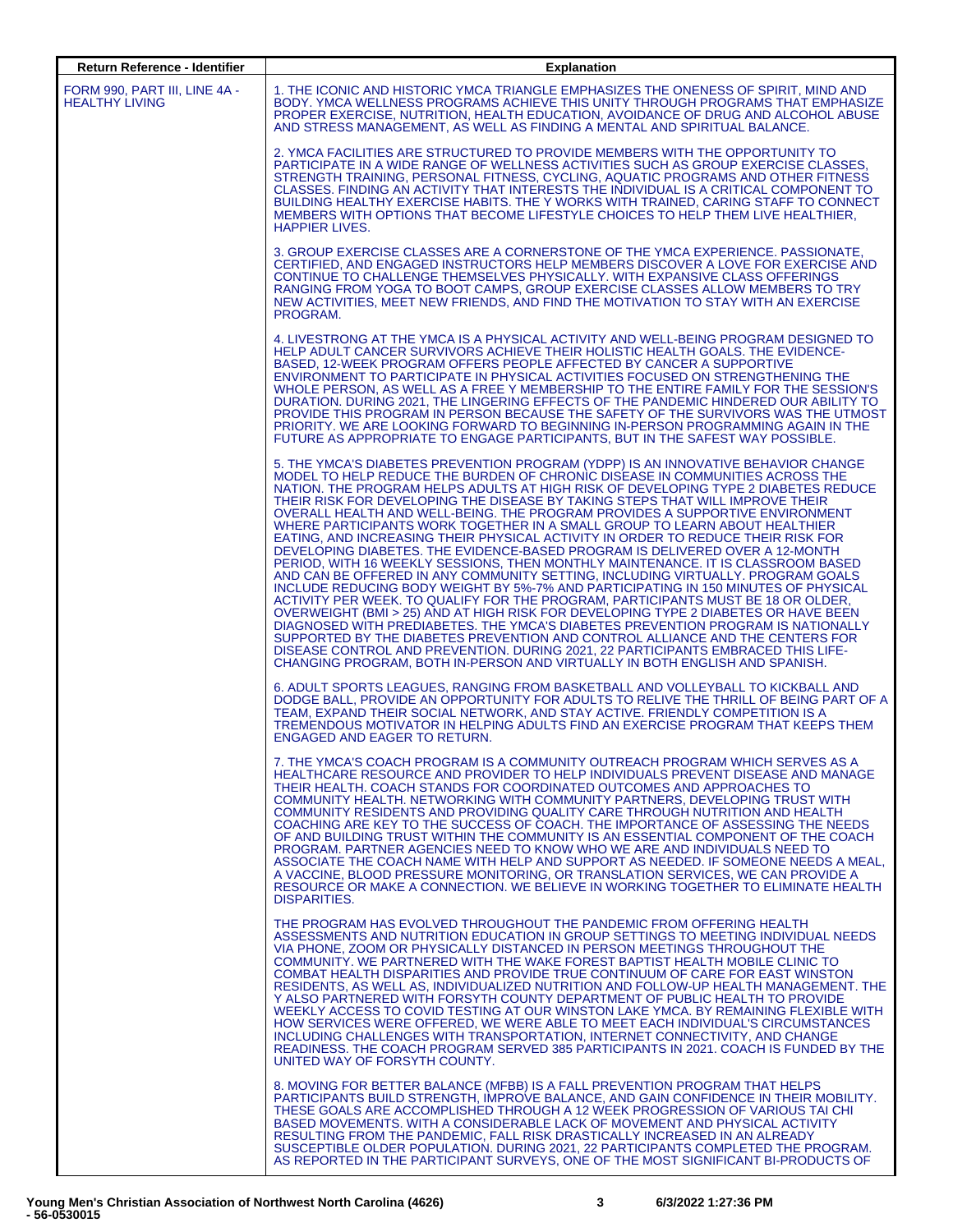| <b>Return Reference - Identifier</b> | <b>Explanation</b>                                                                                                                                                                                                                                                                                                                                                                                                                                                                                                                                                                                                                                                                                                                                                                                             |
|--------------------------------------|----------------------------------------------------------------------------------------------------------------------------------------------------------------------------------------------------------------------------------------------------------------------------------------------------------------------------------------------------------------------------------------------------------------------------------------------------------------------------------------------------------------------------------------------------------------------------------------------------------------------------------------------------------------------------------------------------------------------------------------------------------------------------------------------------------------|
|                                      | THE PROGRAM WAS THE SENSE OF CONNECTIVITY.                                                                                                                                                                                                                                                                                                                                                                                                                                                                                                                                                                                                                                                                                                                                                                     |
|                                      | 9. THE Y IS ABLE TO APPEAL TO A WIDE RANGE OF PEOPLE TO SET AND ACHIEVE PHYSICAL<br>FITNESS GOALS THROUGH YMCA RACES AND TRIATHLON EVENTS THAT ARE OPEN TO THE<br>COMMUNITY AND SUPPORT FINANCIAL SCHOLARSHIPS. THE 37TH ANNUAL YMCA MISTLETOE RUN<br>WAS BACK IN PERSON IN 2021, WITH 2,487 RUNNERS PARTICIPATING IN THE FUN RUN (341), 5K<br>(1,401) AND HALF MARATHON (745). THE RACE SUPPORTS THE Y'S EFFORTS TO FIGHT CHILDHOOD<br>OBESITY IN OUR COMMUNITY, WHERE 41% OF CHILDREN IN FORSYTH COUNTY ARE CONSIDERED<br>OVERWEIGHT OR OBESE - MORE THAN TWICE THE NATIONAL AVERAGE. THE RACE IS HELD AT THE<br>WILLIAM G. WHITE, JR. FAMILY YMCA NEAR DOWNTOWN WINSTON-SALEM, AND IS A<br>LONGSTANDING COMMUNITY EVENT POPULAR AMONG FAMILIES, FIRST-TIME RUNNERS, WALKERS,<br>AND SERIOUS ATHLETES ALIKE. |
|                                      | 10. THE YMCA PROVIDES KID ZONE (CHILD WATCH SERVICES FOR CHILDREN AGES 3 MONTHS-5<br>YEARS) SO THAT PARENTS AND OLDER SIBLINGS MAY PARTICIPATE IN YMCA HEALTH AND<br>WELLNESS ACTIVITIES. PARENTS ARE ABLE TO EXERCISE IN ANY AREA OF THE BUILDING. TAKE<br>GROUP EXERCISE CLASSES, AND SOCIALIZE WITH FRIENDS WITH THE PEACE OF MIND THAT THEIR<br>CHILD IS SAFE AND HAVING FUN WITH Y STAFF. THIS TIME ALLOWS PARENTS TO FOCUS ON<br>THEMSELVES SO THEY CAN RETURN TO THEIR FAMILIES REFRESHED AND BETTER EQUIPPED TO<br><b>SUPPORT THEIR FAMILIES.</b>                                                                                                                                                                                                                                                      |
|                                      | 11. THE ACTIVE OLDER ADULT PROGRAM DEVELOPS SENIORS INTO AN ACTIVE. HEALTH-<br>CONSCIOUS SOCIAL CIRCLE OF FRIENDS AND PARTICIPANTS. THIS PROGRAM IS STRUCTURED FOR<br>ACTIVE (OR NOT SO ACTIVE IF THEY SO CHOOSE) OLDER ADULTS. ORGANIZED TRIPS ARE<br>PLANNED ON A MONTHLY BASIS FROM SEPTEMBER THROUGH MAY FOR BOTH YMCA MEMBERS<br>AND NON-YMCA MEMBERS. THE GROUP IS ENCOURAGED TO ATTEND FREE MONTHLY HEALTH-<br>RELATED WORKSHOPS PRESENTED BY VARIOUS PROFESSIONALS FROM WAKE FOREST BAPTIST<br>HEALTH AND BEST HEALTH. FITNESS CLASSES DEVELOPED ESPECIALLY FOR OLDER ADULTS ARE<br>ALSO AVAILABLE. DURING 2021, OVER 10,000 SENIOR, SILVER SNEAKERS, SILVER & FIT, AND<br>ACTIVE OLDER ADULT MEMBERS MET NEW FRIENDS AND MAINTAINED THEIR HEALTH AT Y<br><b>BRANCHES.</b>                             |
|                                      | 12. LIFESTYLE 360 IS AN 8-WEEK COMPREHENSIVE WEIGHT LOSS PROGRAM. THE PROGRAM IS<br>DESIGNED TO MOTIVATE AND GUIDE PARTICIPANTS IN THEIR JOURNEY TO ESTABLISH HEALTHY<br>NEW HABITS THAT SUPPORT SUSTAINABLE WEIGHT LOSS, PARTICIPANTS RECEIVE ROUTINE<br>COMMUNICATION AND ARE HIGHLY ENCOURAGED IN THIS SMALL GROUP SETTING TO IMPLEMENT<br>NEWLY LEARNED STRATEGIES THAT PROMOTE LIFELONG CHANGES AROUND MANAGING THEIR<br>WEIGHT, DURING 2021, 86 PARTICIPANTS EXPERIENCED THIS LIFE-CHANGING PROGRAM.                                                                                                                                                                                                                                                                                                     |
|                                      | 13. THE BY DESIGN PLUS Y PROGRAM WAS CREATED IN PARTNERSHIP WITH THE ATRIUM HEALTH<br>WAKE FOREST BAPTIST WEIGHT MANAGEMENT CENTER TO SERVE AS AN EXTENSION OF THEIR<br>BARIATRIC PROGRAM. OUR YMCA CERTIFIED PERSONAL TRAINERS WORK WITH REFERRED<br>PATIENTS OVER THE COURSE OF 6 MONTHS TO ACHIEVE VARIOUS GOALS SET FORTH BY THE<br>CLINICAL TEAM AT THE WMC. OUR TRAINERS WORKED WITH 47 PARTICIPANTS IN 2021 TO HELP<br><b>MEET THEIR PERSONAL GOALS.</b>                                                                                                                                                                                                                                                                                                                                                |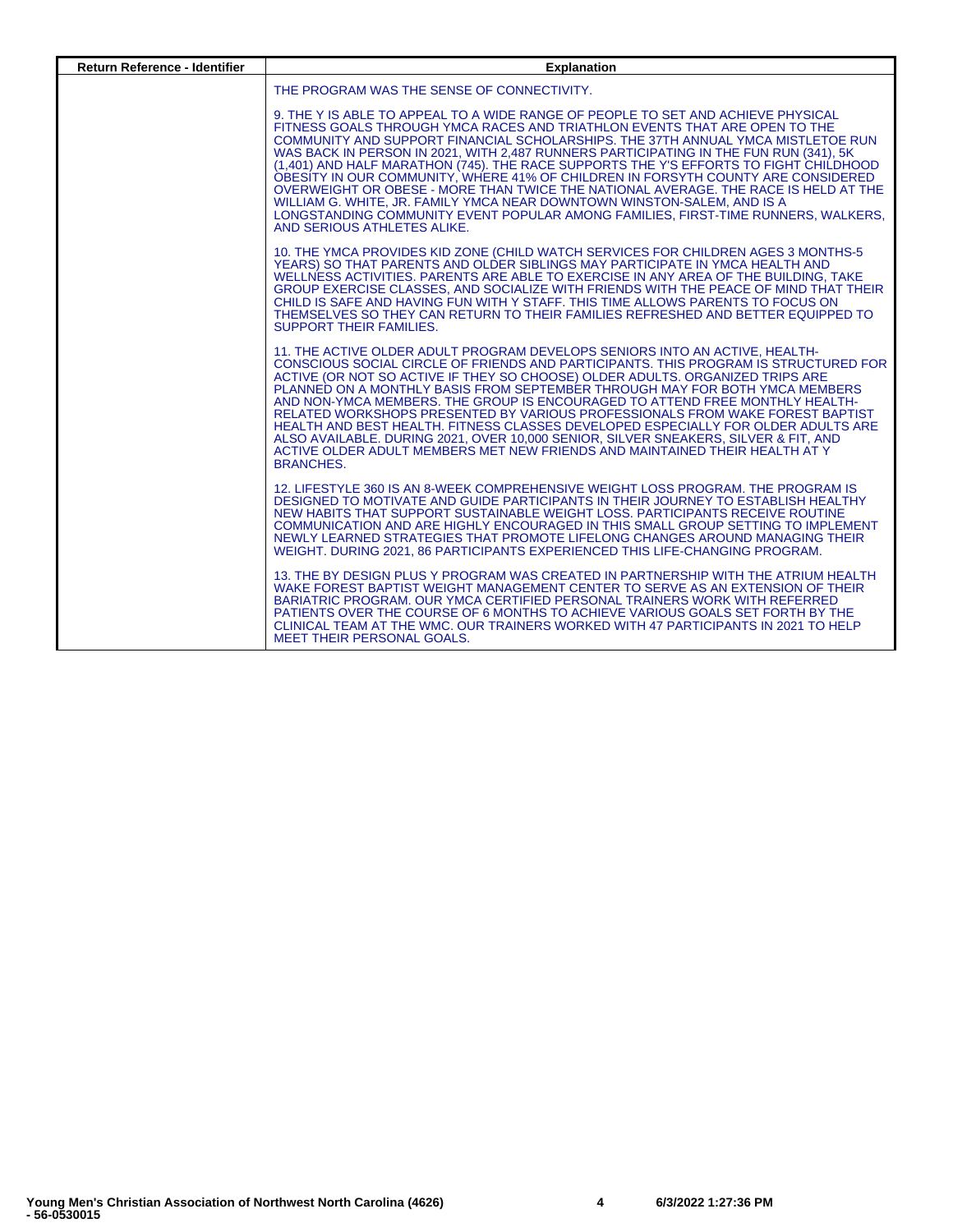| <b>Return Reference - Identifier</b> | <b>Explanation</b>                                                                                                                                                                                                                                                                                                                                                                                                                                                                                                                                                                                                                                                                                                                                                                                                                   |
|--------------------------------------|--------------------------------------------------------------------------------------------------------------------------------------------------------------------------------------------------------------------------------------------------------------------------------------------------------------------------------------------------------------------------------------------------------------------------------------------------------------------------------------------------------------------------------------------------------------------------------------------------------------------------------------------------------------------------------------------------------------------------------------------------------------------------------------------------------------------------------------|
| FORM 990, PART III, LINE 4A -        | SWIM, SPORTS & PLAY                                                                                                                                                                                                                                                                                                                                                                                                                                                                                                                                                                                                                                                                                                                                                                                                                  |
| HEALTHY LIVING (CONTINUED)           | 1. TEAM SPORTS ARE PROVIDED AT BOTH THE YOUTH AND ADULT LEVELS. IN 2021, THE YOUTH<br>BASKETBALL PROGRAM HAD 2,200 BOYS AND GIRLS UNDER THE AGE OF 18 PARTICIPATE. EACH<br>CHILD PLAYED A MINIMUM OF ONE-HALF OF EACH GAME WITH A VALUES SESSION CONDUCTED<br>BEFORE EACH GAME. OTHER TEAM SPORTS INCLUDE YOUTH SOCCER (1,702), FLAG FOOTBALL<br>(339), YOUTH BASEBALL/T-BALL (371), AND VOLLEYBALL (80). THESE YOUTH TEAMS WERE LED BY<br>VOLUNTEER COACHES. WITH ALL YMCA SPORTS, THE INTENT IS FOR THE PARTICIPANTS TO HAVE<br>FUN WHILE LEARNING TO PLAY THE SPORT IN AN ENVIRONMENT THAT PLACES WINNING AS<br>SECONDARY. PARENTS AND VOLUNTEERS WORK TOGETHER TO MAKE EACH SEASON SPECIAL<br>FOR EVERY TEAM MEMBER.                                                                                                             |
|                                      | 2. SWIM LESSONS TEACH AQUATIC SKILLS TO YOUTH AND ADULTS (AGES 6 MONTHS THROUGH<br>SENIOR CITIZENS). SWIMMING IS A LIFE-LONG ACTIVITY THAT IMPROVES HEALTH AND FITNESS IN<br>ADDITION TO TEACHING KIDS AND FAMILIES TO BE SAFE IN AND AROUND WATER. DESPITE A<br>PANDEMIC, WE WERE ABLE TO SAFELY DELIVER OVER 4,300 SWIM LESSONS TO YOUTH AND<br>FAMILIES IN 2021.                                                                                                                                                                                                                                                                                                                                                                                                                                                                  |
|                                      | 3. DEVELOPMENTAL AND COMPETITIVE SWIMMING PROVIDES ACTIVITIES FOR SWIMMERS FROM<br>FOUR YEARS OLD TO ADULT THROUGH OUR SWIM TEAM, TYDE. THIS PROGRAM NOT ONLY<br>IMPROVES PHYSICAL FITNESS AND ENHANCES AQUATIC SKILLS, BUT ALSO TEACHES THE<br>IMPORTANCE OF TEAMWORK, GOAL ORIENTATION AND TIME MANAGEMENT. IN 2021, OVER 640<br>SWIMMERS WERE DIRECTLY INVOLVED WITH OUR YEAR-ROUND YMCA SWIM TEAM. DURING 2021,<br>OUR YMCA SWIMMERS PARTICIPATED IN YMCA AND USA SWIMMING NATIONAL EVENTS. OF 14<br>SENIORS ON THE TYDE TEAM, 4 WILL BE SWIMMING COMPETITIVELY FOR THEIR COLLEGE TEAMS<br>AND ALL 3 WILL RECEIVE SCHOLARSHIP SUPPORT FOR THEIR SWIMMING EFFORTS. YMCA AQUATIC<br>FACILITIES ARE ALSO UTILIZED BY AREA HIGH SCHOOL SWIM TEAMS FOR PRACTICES AND<br>COMPETITIONS, INCLUDING THE 4-A CPC CONFERENCE CHAMPIONSHIPS. |
|                                      | 4. IN 2021, THE ASSOCIATION RECEIVED GRANT FUNDING FOR OUR SAFETY AROUND WATER<br>PROGRAM THROUGH THE YMCA OF THE USA. UNITED WAY AND SEVERAL PRIVATE MAJOR<br>DONORS. THIS FUNDING PROVIDED SAFETY AND LEARN-TO-SWIM PROGRAMMING FOR OVER 400<br>YOUTH ACROSS OUR SERVICE AREA.                                                                                                                                                                                                                                                                                                                                                                                                                                                                                                                                                     |
|                                      | 5. AQUATIC SAFETY AND LIFEGUARD TRAINING PROVIDES OPPORTUNITIES FOR INDIVIDUALS TO<br>FURTHER DEVELOP AQUATIC SAFETY SKILLS FOR YMCAS, LOCAL POOLS AND HOMEOWNERS'<br>ASSOCIATIONS, CLASSES ARE OFFERED THROUGHOUT THE YEAR.                                                                                                                                                                                                                                                                                                                                                                                                                                                                                                                                                                                                         |
|                                      | 6. THE AQUATIC ENVIRONMENT OFFERS A MUCH NEEDED DIVERSE CHANGE IN EVERYDAY LIFE<br>FOR THOSE WITH SPECIAL NEEDS. IT OPENS UP OPPORTUNITIES AND STRUCTURE FOR THOSE<br>CHALLENGED IN MANY WAYS. WE WORK WITH OTHER AGENCIES AND SCHOOLS TO OFFER A SAFE.<br>FUN ENVIRONMENT FOR MENTAL AND PHYSICAL CLASSES IN STRUCTURED SWIMMING. FROM<br>AUTISTIC INDIVIDUALS, TO THOSE WITH SIGHT IMPAIRMENT, EVERYONE IS WELCOMED TO OUR<br>AQUATIC ENVIRONMENT TO LEARN AND GROW FROM THEIR EXPERIENCES. WE HAVE MANY<br>PARTICIPANTS IN OUR YMCAS THAT ALSO PARTICIPATE IN SPECIAL OLYMPICS AND THE PIEDMONT<br><b>PLUS SENIOR GAMES.</b>                                                                                                                                                                                                      |
|                                      | 7. WARM WATER RECREATIONAL ACTIVITIES/EXERCISES HELP IMPROVE EXERCISE OPTIONS FOR<br>DAILY LIVING AND PROVIDE REHABILITATION ACTIVITY FOR THOSE RECOVERING FROM SEVERE<br>PHYSICAL IMPAIRMENTS. WARM WATER ACTIVITIES ALSO IMPROVE RANGE OF MOTION AND JOINT<br>MOBILITY FOR PEOPLE WITH ARTHRITIS OR SENIOR CITIZENS WHO WISH TO IMPROVE THEIR LEVEL<br>OF FITNESS. AS WELL AS AIDING IN SOCIALIZATION OPPORTUNITIES.                                                                                                                                                                                                                                                                                                                                                                                                               |
|                                      | 8. SPORTS, SWIMMING AND EXPOSURE TO WATER SAFETY ARE CRITICAL TO CHILDREN'S<br>DEVELOPMENT. YMCA PROGRAMS ARE DESIGNED TO ATTRACT PEOPLE OF ALL AGES, ALL<br>ABILITIES AND ALL INCOMES. FINANCIAL SCHOLARSHIP POLICIES HELP ALL PEOPLE GAIN ACCESS<br>TO THE YMCA, REGARDLESS OF INCOME LEVEL. DURING TIMES OF FINANCIAL STRUGGLE ARE<br>OFTEN WHEN PEOPLE NEED A PLACE TO BELONG, RELIEVE STRESS IN A SUPPORTIVE, HEALTHY<br>ENVIRONMENT, AND MAINTAIN THE BEST POSSIBLE HEALTH, OUR FINANCIAL SCHOLARSHIP<br>PROGRAM ALLOWS THE Y TO ENSURE OUR DOORS ARE ALWAYS OPEN FOR ALL MEMBERS OF OUR<br>COMMUNITY, PARTICULARLY IN TIMES OF NEED.                                                                                                                                                                                          |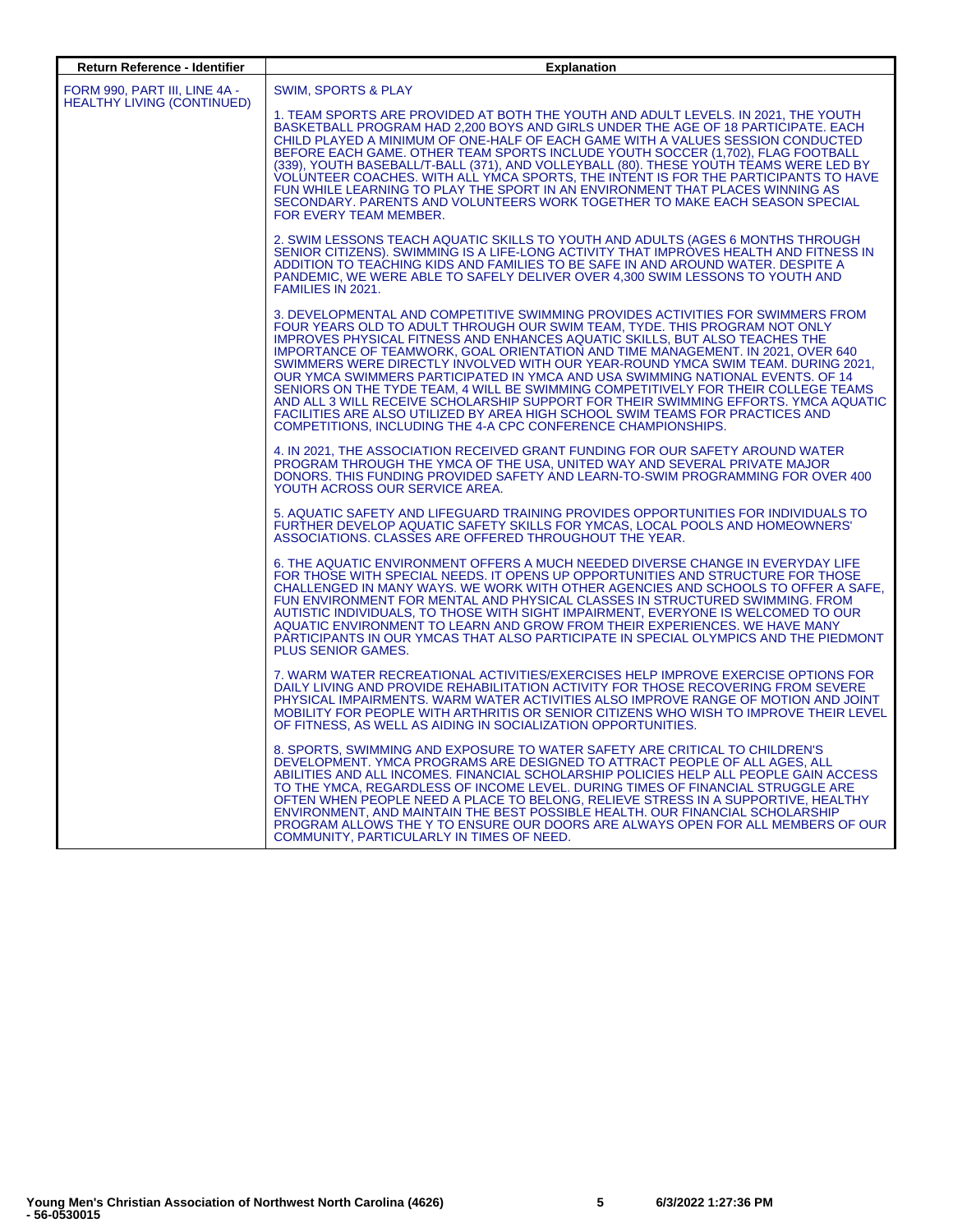| <b>Return Reference - Identifier</b>               | <b>Explanation</b>                                                                                                                                                                                                                                                                                                                                                                                                                                                                                                                                                                                                                                                                                                                                                                                                                                                                                                                                                                                                                                                                                                                                                                                                                                                                                                                                                                                                                                                                                                                                                                                                                                                                                                                                                                                                                                                                                                                                                                                       |
|----------------------------------------------------|----------------------------------------------------------------------------------------------------------------------------------------------------------------------------------------------------------------------------------------------------------------------------------------------------------------------------------------------------------------------------------------------------------------------------------------------------------------------------------------------------------------------------------------------------------------------------------------------------------------------------------------------------------------------------------------------------------------------------------------------------------------------------------------------------------------------------------------------------------------------------------------------------------------------------------------------------------------------------------------------------------------------------------------------------------------------------------------------------------------------------------------------------------------------------------------------------------------------------------------------------------------------------------------------------------------------------------------------------------------------------------------------------------------------------------------------------------------------------------------------------------------------------------------------------------------------------------------------------------------------------------------------------------------------------------------------------------------------------------------------------------------------------------------------------------------------------------------------------------------------------------------------------------------------------------------------------------------------------------------------------------|
| FORM 990, PART III, LINE 4B -<br>YOUTH DEVELOPMENT | <b>CHILD CARE</b><br>1. BEFORE/AFTER AND OUT OF SCHOOL PROGRAMS PROVIDE CHILD CARE FOR CHILDREN 5 - 15<br>YEARS OF AGE MEETING THE NEEDS OF WORKING PARENTS DURING THE SCHOOL YEAR.<br>PROGRAMS INCLUDE SPORTS, GROUP GAMES, VALUES EDUCATION, ASSET DEVELOPMENT,<br>HEALTHY SNACKS AND TUTORING WHILE SERVING 2,089 YOUTH (64 BEFORE SCHOOL AND 1,872<br>AFTER SCHOOL, 153 IN BOTH PROGRAMS) FROM 77 SCHOOLS AT 26 SCHOOL SITES, 5 YMCA<br>BRANCHES, AND A COMMUNITY CENTER. PARENT ADVISORY COMMITTEES AND THE YMCA MODEL<br>CHILD CARE CURRICULUM HELP GUIDE AND DIRECT THE BEFORE/AFTER SCHOOL CHILD CARE<br>PROGRAMS.                                                                                                                                                                                                                                                                                                                                                                                                                                                                                                                                                                                                                                                                                                                                                                                                                                                                                                                                                                                                                                                                                                                                                                                                                                                                                                                                                                               |
|                                                    | 2. IN 2021. THE YMCA PROVIDED A NUTRITIOUS HEALTHY SNACK TO 21 MAINLY AT RISK AFTER<br>SCHOOL CARE SITES. DURING BOTH BEFORE/AFTER SCHOOL ACADEMIES AND E-LEARNING<br>CENTERS (SEE BELOW), THE Y SERVED APPROXIMATELY 33,959 SNACKS AND 1,685 MEALS<br>THROUGH THE FOOD GRANT PROGRAM AND WAS POSSIBLE DUE TO FUNDING FROM THE NCDHHS<br>CHILD AND ADULT CARE FOOD PROGRAM. IN ADDITION TO THE HEALTHY SNACK, THE KIDS ALSO<br>PARTICIPATED IN PHYSICAL ACTIVITIES AND HEALTHY LIFESTYLE TUTORING.                                                                                                                                                                                                                                                                                                                                                                                                                                                                                                                                                                                                                                                                                                                                                                                                                                                                                                                                                                                                                                                                                                                                                                                                                                                                                                                                                                                                                                                                                                       |
|                                                    | 3. YMCA PROGRAMS ARE DESIGNED TO HELP CHILDREN REACH THEIR FULL POTENTIAL IN A SAFE,<br>SUPPORTIVE ENVIRONMENT REGARDLESS OF THEIR FAMILY'S CIRCUMSTANCES. FINANCIAL<br>SCHOLARSHIP POLICIES HELP ALL PEOPLE GAIN ACCESS TO THE YMCA, REGARDLESS OF INCOME<br>LEVEL.                                                                                                                                                                                                                                                                                                                                                                                                                                                                                                                                                                                                                                                                                                                                                                                                                                                                                                                                                                                                                                                                                                                                                                                                                                                                                                                                                                                                                                                                                                                                                                                                                                                                                                                                     |
|                                                    | <b>EDUCATION &amp; LEADERSHIP</b>                                                                                                                                                                                                                                                                                                                                                                                                                                                                                                                                                                                                                                                                                                                                                                                                                                                                                                                                                                                                                                                                                                                                                                                                                                                                                                                                                                                                                                                                                                                                                                                                                                                                                                                                                                                                                                                                                                                                                                        |
|                                                    | 1. LEARNING SHOULD NOT STOP WHEN THE SCHOOL YEAR ENDS. BUT SOME CHILDREN WILL<br>RETURN TO SCHOOL IN THE FALL MORE PREPARED TO SUCCEED THAN OTHERS. STATISTICALLY.<br>STUDENTS FROM FAMILIES WITH FEWER RESOURCES MISS OUT ON KEY DEVELOPMENTAL AND<br>ENRICHMENT OPPORTUNITIES. WHICH CAN LEAD TO SUMMER LEARNING LOSS OF TWO MONTHS<br>OR MORE IN KEY AREAS LIKE READING AND MATH. THAT ACHIEVEMENT GAP CONTINUES TO<br>EXPAND OVER TIME. IF STUDENTS DO NOT READ ON GRADE LEVEL BY THE END OF THIRD GRADE,<br>THE PROBABILITY THAT THEY WILL GRADUATE HIGH SCHOOL DECREASES DRAMATICALLY.<br>THE YMCA SUMMER LEARNING ACADEMY IS WORKING TO CHANGE THOSE ODDS. IN 2021, 93<br>ACADEMICALLY AT-RISK CHILDREN ATTENDED THE PROGRAM. THE PROGRAM'S ELEMENTARY<br>CURRICULUM INCLUDES MATH AND READING TUTORING BY CERTIFIED TEACHERS, HEALTH AND<br>WELLNESS INFORMATION ON NUTRITION AND PHYSICAL ACTIVITY, COMPUTER LABS, AND<br>ENRICHMENT COMPONENTS SUCH AS SCIENCE, CHARACTER DEVELOPMENT, THE ARTS AND<br>HUMANITIES, AS WELL AS EDUCATIONAL FIELD TRIPS. AS PART OF THE PROGRAM, PARENTS<br>ATTENDED WEEKLY MEETINGS, OFFERED IN ENGLISH AND SPANISH, WHICH PROVIDED<br>INFORMATION ON FAMILY TOPICS LIKE HOW TO BEST COMMUNICATE WITH TEACHERS OR<br>SUPPORT CHILDREN IN SCHOOL. THE PROGRAM IS AVAILABLE AT NO COST TO FAMILIES. OF THE<br>STUDENTS BOTH PRE- AND POST-TESTED, MORE THAN 76% HAVE INCREASED AND/OR MAINTAINED<br>THEIR GRADE LEVEL IN MATH AND/OR READING.                                                                                                                                                                                                                                                                                                                                                                                                                                                                                                                     |
|                                                    | 2. THE 21ST CCLC PROGRAM IS AUTHORIZED UNDER TITLE IV, PART B OF THE ELEMENTARY AND<br>SECONDARY EDUCATION ACT (ESEA). THE PROGRAM PROVIDES BEFORE AND AFTER-SCHOOL,<br>WEEKEND, AND SUMMER SCHOOL ACADEMIC ENRICHMENT OPPORTUNITIES FOR CHILDREN<br>ATTENDING LOW-PERFORMING SCHOOLS TO HELP THEM MEET LOCAL AND STATE ACADEMIC<br>STANDARDS IN SUBJECTS SUCH AS READING, MATHEMATICS, AND SCIENCE. IN ADDITION,<br>PROGRAMS MAY PROVIDE ACTIVITIES FOR YOUTH DEVELOPMENT, DRUG AND VIOLENCE<br>PREVENTION, ART, MUSIC, TECHNOLOGY, CHARACTER EDUCATION, COUNSELING, AND<br>RECREATION TO ENHANCE THE PROGRAM'S ACADEMIC COMPONENTS. THE PROGRAM ALSO<br>SUPPORTS A COMPONENT FOR FAMILY LITERACY AND COMMUNITY OUTREACH.<br>DURING 2021, THE Y PROVIDED THREE 21ST CENTURY COMMUNITY LEARNING CENTER PROGRAMS<br>WITH A FOCUS ON AT-RISK ELEMENTARY AND MIDDLE SCHOOL STUDENTS. TWO OF THE 21ST<br>CCLC PROGRAMS SERVED FOUR ELEMENTARY AND ONE MIDDLE SCHOOL IN WILKES COUNTY (FOR<br>A TOTAL OF 5 SITES) DURING AFTER-SCHOOL HOURS MONDAY THROUGH FRIDAY WITH AN<br>ENROLLMENT OF APPROXIMATELY 182 STUDENTS THROUGHOUT THE SCHOOL YEAR. ALSO THE<br>PROGRAM PROVIDED A TEN WEEK SUMMER PROGRAM AT FOUR SITES TO APPROXIMATELY 100<br>ELEMENTARY STUDENTS. IN 2021, THE Y ALSO PROVIDED A 21ST CENTURY LEARNING CENTER<br>PROGRAM IN YADKIN COUNTY DURING THE SUMMER TO TWO MIDDLE SCHOOLS FOR SEVEN<br>WEEKS TO OVER 33 STUDENTS. THE PROGRAM COMPONENTS CONSIST OF HOMEWORK<br>ASSISTANCE AND TUTORING, STEM (SCIENCE, TECHNOLOGY, ENGINEERING AND MATH)<br>ACTIVITIES, A HEALTHY SNACK, PHYSICAL FITNESS, HEALTH EMPHASIS, ENRICHMENT, AND FAMILY<br>NIGHTS. THE PROGRAM AIMS TO LOWER THE ACHIEVEMENT GAP, REDUCE DISCIPLINARY ACTIONS<br>AND INVOLVEMENT IN JUVENILE CRIME, IMPROVE SCHOOL ATTENDANCE, INCREASE PARENTAL<br>INVOLVEMENT, IMPROVE HEALTH AND NUTRITION PRACTICES, FOCUS ON SOCIAL AND EMOTIONAL<br>NEEDS OF THE STUDENTS AND PROVIDE STRONG CHARACTER DEVELOPMENT OPPORTUNITIES. |
|                                                    | 3. OUR YOUTH & GOVERNMENT PROGRAM INTRODUCES LOCAL MIDDLE AND HIGH SCHOOL<br>STUDENTS TO THE LEGISLATIVE PROCESS OF CITY, COUNTY, STATE, NATIONAL, AND<br>INTERNATIONAL GOVERNMENTS THROUGH A HANDS-ON APPROACH. PROGRAMS SUCH AS YOUTH<br>LEGISLATURE (CULMINATING WITH A WEEKEND TRIP TO THE STATE CAPITAL IN RALEIGH WHERE<br>THE STUDENTS AUTHOR, INTRODUCE AND VOTE TO ACCEPT OR REJECT BILLS OF THEIR OWN<br>CREATION), CONFERENCE ON NATIONAL AFFAIRS, AND MODEL UNITED NATIONS ENABLE YOUNG<br>PEOPLE TO PREPARE FOR MORAL AND POLITICAL LEADERSHIP THROUGH TRAINING IN THE<br>THEORY AND PRACTICE OF DEVELOPING PUBLIC POLICY. STUDENTS SHARPEN THEIR LEADERSHIP<br>SKILLS AND IMPROVE THEIR PROBLEM SOLVING AND CRITICAL THINKING ABILITIES WHILE<br>BECOMING MORE ADEPT AT DEBATING AND PUBLIC SPEAKING. YOUTH & GOVERNMENT ALSO<br>INCLUDES A MOCK TRIAL AND COURT OF APPEALS. IN EACH OF THESE PROGRAMS, STUDENTS,<br>SPECIFIC TO THEIR ROLE - SUCH AS ATTORNEY, WITNESS, OR JUDGE - TRY A CASE OR PRESENT A<br>CASE TO AN APPELLATE COURT WHERE THEY GET TO ARGUE EACH SIDE OF THE CASE. IN 2021,<br>178 STUDENTS FROM MIDDLE AND HIGH SCHOOLS WITHIN OUR ASSOCIATION PARTICIPATED IN<br>THESE PROGRAMS, MANY RETURNING HOME WITH RECOGNITION AWARDS AND HAVING BEEN<br>ELECTED TO A STATE OFFICE BY THEIR PEERS.                                                                                                                                                                                                                                                                                                                                                                                                                                                                                                                                                                                                                                                                          |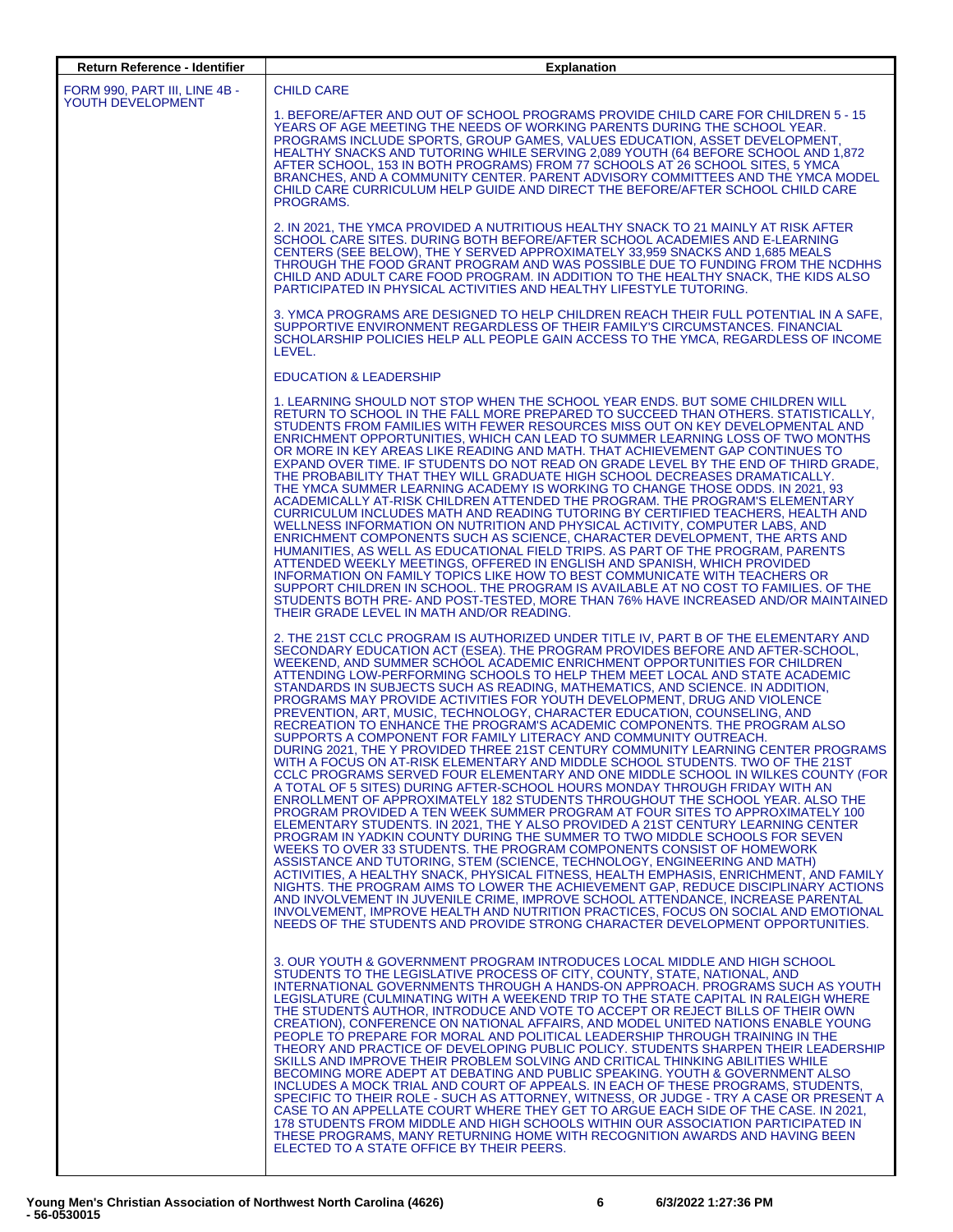| <b>Return Reference - Identifier</b>                              | <b>Explanation</b>                                                                                                                                                                                                                                                                                                                                                                                                                                                                                                                                                                                                                                                                                                                                                                                                                                                                                                                                                                                                                                                                                                                                                                                                                                                                                                                                                                                                                                           |
|-------------------------------------------------------------------|--------------------------------------------------------------------------------------------------------------------------------------------------------------------------------------------------------------------------------------------------------------------------------------------------------------------------------------------------------------------------------------------------------------------------------------------------------------------------------------------------------------------------------------------------------------------------------------------------------------------------------------------------------------------------------------------------------------------------------------------------------------------------------------------------------------------------------------------------------------------------------------------------------------------------------------------------------------------------------------------------------------------------------------------------------------------------------------------------------------------------------------------------------------------------------------------------------------------------------------------------------------------------------------------------------------------------------------------------------------------------------------------------------------------------------------------------------------|
|                                                                   | 6. THE BLACK ACHIEVERS PROGRAM GIVES TEENS (9TH - 12TH GRADE) IN FORSYTH COUNTY<br>DIRECT ACCESS TO VOLUNTEER LEADERS (ADULT ACHIEVERS) REPRESENTING BUSINESS AND<br>INDUSTRY, PUBLIC HEALTH AND SAFETY, EDUCATION AND COMMUNITY BASED ORGANIZATIONS.<br>OUR VOLUNTEERS SERVE AS ROLE MODELS AND NURTURING FIGURES WHO EMPHASIZE THE<br>IMPORTANCE OF EDUCATION. THE PROGRAM PROVIDES CAREER EXPLORATION WITH STUDENT<br>ACHIEVERS WORKING WITH ADULT ACHIEVERS TO LEARN ABOUT DIFFERENT CAREER PATHS -<br>ARCHITECTURE AND ENGINEERING, HEALTH AND MEDICAL, BUSINESS, EDUCATION, COMPUTERS,<br>ETC. COLLEGE PREPARATION IS ENCOURAGED WITH SAT PREPARATION AND COLLEGE TOURS<br>BEING A PART OF THE NINE-MONTH PROGRAM. THE ACHIEVERS PROGRAM HAS 14 SCHOOL CLUB<br>OFFERINGS WHERE STUDENTS MEET MONTHLY AND PARTICIPATE IN WORKSHOPS ONSITE AS<br>WELL AS OFFSITE FIELD TRIPS AND COLLEGE TOURS. THE GRADUATING TEENS COMPETE FOR<br>COLLEGE SCHOLARSHIPS AND AWARDS. DURING 2021, 15 SENIORS RECEIVED SCHOLARSHIPS<br><b>TOTALING \$29,750.</b>                                                                                                                                                                                                                                                                                                                                                                                                          |
|                                                                   | LATINO ACHIEVERS IS A MENTORING PROGRAM FOR HISPANIC/LATINO STUDENTS IN GRADES 6-12.<br>THE PROGRAM IS DESIGNED TO ADDRESS THE GROWING DROP-OUT RATE OF HISPANIC<br>STUDENTS IN FORSYTH COUNTY HIGH SCHOOLS. LATINO ACHIEVERS HAS 15 CLUB OFFERINGS<br>AND GIVES TEENS ACCESS TO ADULT ACHIEVERS WHO ARE HISPANIC AND BILINGUAL<br>PROFESSIONALS FROM COMMUNITY ORGANIZATIONS IN CAREER FIELDS SUCH AS FINANCE.<br>MEDIA/COMMUNICATIONS, BUSINESS, HEALTH/MEDICAL, EDUCATION, AND LAW/GOVERNMENT TO<br>ENCOURAGE ACADEMIC ACHIEVEMENT, SOCIAL DEVELOPMENT AND PERSONAL GROWTH AMONG<br>HISPANIC YOUTH. LATINO ACHIEVERS USES A CAREER-BASED CURRICULUM WHERE STUDENTS<br>MEET DURING SCHOOL HOURS ONCE A MONTH, AS WELL AS A DIVERSE CHOICE OF HANDS-ON<br>MONTHLY SATURDAY WORKSHOPS TO EXPLORE VARIOUS CAREER FIELDS AND LEARN THE BASIC<br>SKILLS THAT MOST EMPLOYERS DESIRE. STUDENTS ALSO HAVE THE OPPORTUNITY TO ATTEND ON<br>COLLEGE FIELD TRIPS DURING THE SCHOOL YEAR TO HAVE EXPOSURE TO POST-SECONDARY<br>EDUCATION. IN 2021, 280 TEENS GOT A TASTE OF POST-SECONDARY EDUCATION AND CAREER<br>OPTIONS WHILE LEARNING THE TOOLS THEY NEED TO SUCCEED THROUGH THESE TWO<br>ACHIEVERS PROGRAMS. THE ACHIEVERS PROGRAMS ARE FUNDED BY THE UNITED WAY OF<br><b>FORSYTH COUNTY.</b><br>7. HELPING CHILDREN BECOME STRONG LEADERS FOR THE FUTURE IS A COMMUNITY EFFORT.<br>THE YMCA TAKES A PROACTIVE APPROACH TO MENTOR-SHIP AND LEADERSHIP DEVELOPMENT |
|                                                                   | PROGRAMS AND PROVIDES FINANCIAL SCHOLARSHIPS SO THAT ALL HAVE ACCESS, REGARDLESS<br>OF INCOME LEVEL.                                                                                                                                                                                                                                                                                                                                                                                                                                                                                                                                                                                                                                                                                                                                                                                                                                                                                                                                                                                                                                                                                                                                                                                                                                                                                                                                                         |
| FORM 990, PART III, LINE 4B -<br>YOUTH DEVELOPMENT<br>(CONTINUED) | <b>CAMPING</b><br>1. DAY CAMPING PROVIDES FULL DAY RECREATIONAL, EDUCATIONAL AND/OR SPECIALIZED CHILD<br>CARE FOR YOUTH AGES 5 - 13 (14 AND 15 YEAR-OLDS ENTER OUR COUNSELOR-IN-TRAINING (CIT)<br>PROGRAM TO BECOME SUMMER CAMP COUNSELORS AT AGE 16). MULTIPLE DAY CAMP AND<br>SPORTS CAMP SITES ACROSS 6 COUNTIES PROVIDE A VARIETY OF OPPORTUNITIES DURING THE<br>SUMMER FOR GROUP GAMES, SWIMMING, AND ARTS AND CRAFTS. EDUCATIONAL CAMP<br>COLLABORATES WITH LOCAL SCHOOLS AND SUMMER SCHOOL PROGRAMS TO PROVIDE A<br>SUMMER ENRICHMENT PROGRAM. SPORTS CAMPS TEACH BASKETBALL, SOCCER, VOLLEYBALL<br>AND GOOD SPORTSMANSHIP SKILLS, APPROXIMATELY 2.300 YOUTH WERE SERVED MOST WEEKS<br>THROUGH VARIOUS DAY CAMPING PROGRAMS.<br>2. RESIDENT CAMPING IS DESIGNED TO HELP CAMPERS ENHANCE THEIR SPIRITUAL AWARENESS.<br>MENTAL DEVELOPMENT, PHYSICAL WELL-BEING, SELF-ESTEEM, SOCIAL GROWTH, AND RESPECT                                                                                                                                                                                                                                                                                                                                                                                                                                                                                                                                                |
|                                                                   | FOR THE ENVIRONMENT. IN 2021, SUMMER CAMPER WEEKS (ONE CHILD ATTENDING CAMP FOR<br>ONE WEEK) AT YMCA CAMP HANES TOTALED 1,516. THE GOALS OF THE PROGRAM INCLUDE<br>TEACHING LIFE SKILLS WHILE DEVELOPING AN APPRECIATION OF NATURE AND AN<br>UNDERSTANDING OF POSITIVE GROUP LIVING AND INDEPENDENCE.<br>3. THE CAMP EXPERIENCE IS MONUMENTAL TO MANY CHILDREN'S DEVELOPMENT. IT BUILDS<br>CONFIDENCE, INDIVIDUALITY AND SELF-ESTEEM THAT STAY WITH THE CHILD FOR THE REST OF                                                                                                                                                                                                                                                                                                                                                                                                                                                                                                                                                                                                                                                                                                                                                                                                                                                                                                                                                                                |
|                                                                   | THEIR LIFE. WITHOUT THE YMCA'S FINANCIAL SCHOLARSHIPS, MANY FAMILIES WOULD NOT BE<br>ABLE TO PROVIDE A CAMP EXPERIENCE FOR CHILDREN.                                                                                                                                                                                                                                                                                                                                                                                                                                                                                                                                                                                                                                                                                                                                                                                                                                                                                                                                                                                                                                                                                                                                                                                                                                                                                                                         |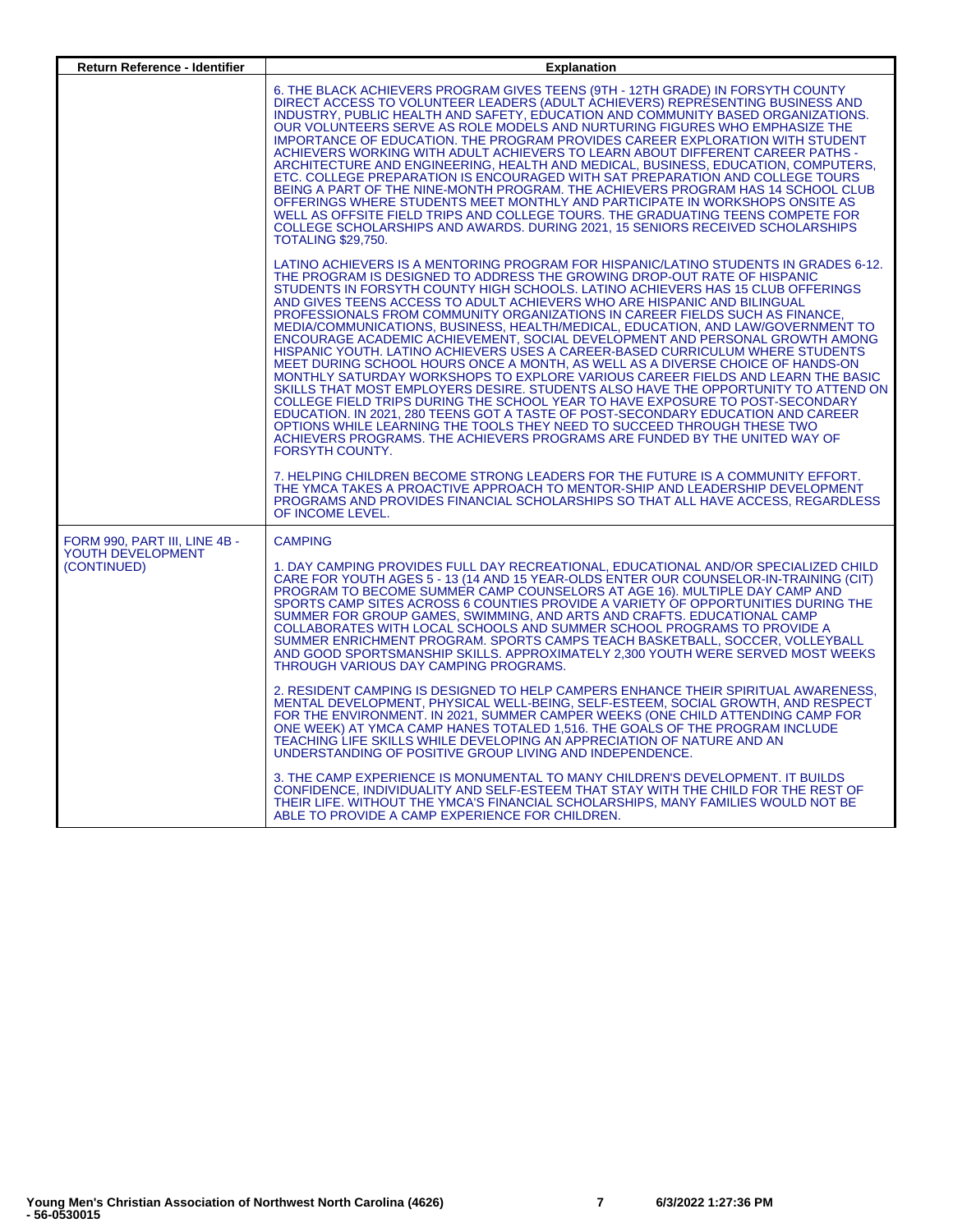| <b>Return Reference - Identifier</b>                                       | <b>Explanation</b>                                                                                                                                                                                                                                                                                                                                                                                                                                                                                                                                                                                                                                                                                                                                                                                                                                                                                                                                                                                 |
|----------------------------------------------------------------------------|----------------------------------------------------------------------------------------------------------------------------------------------------------------------------------------------------------------------------------------------------------------------------------------------------------------------------------------------------------------------------------------------------------------------------------------------------------------------------------------------------------------------------------------------------------------------------------------------------------------------------------------------------------------------------------------------------------------------------------------------------------------------------------------------------------------------------------------------------------------------------------------------------------------------------------------------------------------------------------------------------|
| FORM 990. PART III. LINE 4C -<br><b>SOCIAL RESPONSIBILITY</b>              | 1. FINANCIAL SCHOLARSHIP POLICY: THE HEART OF THE YMCA'S MISSION IS TO REACH OUT AND<br>SERVE PEOPLE IN OUR COMMUNITIES WHO ARE IN NEED. THE YMCA STRIVES TO TURN NO ONE<br>AWAY DUE TO AN INABILITY TO PAY A PROGRAM OR MEMBERSHIP FEE. OUR OPEN DOORS<br>PROGRAM ALLOWS INDIVIDUALS AND FAMILIES TO ACCESS YMCA MEMBERSHIP AND PROGRAMS<br>ON A SLIDING-FEE SCALE THAT IS DESIGNED TO RESPOND TO INDIVIDUAL CIRCUMSTANCES (E.G.<br>WHEN A PARENT LOSES HIS/HER JOB, WHEN MEDICAL BILLS BECOME OVERWHELMING, WHEN<br>LIVING ON A FIXED-INCOME, ETC.). APPLICATIONS AND AWARDS OF FINANCIAL ASSISTANCE ARE<br>REVIEWED PERIODICALLY TO DETERMINE IF THE SAME LEVEL OF AWARD IS APPROPRIATE, I.E.<br>HAVE CIRCUMSTANCES CHANGED FOR THE RECIPIENT. DURING 2021, \$1,157,408 OF FINANCIAL<br>SCHOLARSHIPS WERE PROVIDED FOR Y PROGRAMS AND MEMBERSHIP FEES TO 12.104<br><b>INDIVIDUALS.</b>                                                                                                          |
|                                                                            | 2. RAISING LITERACY LEVELS IS AN INTEGRAL PART OF OUR MISSION OF "HELPING ALL PEOPLE<br>REACH THEIR GOD-GIVEN POTENTIAL IN SPIRIT, MIND, AND BODY." THE YMCA OF NORTHWEST<br>NORTH CAROLINA PROVIDES ADULT AND FAMILY LITERACY SERVICES AT NO COST TO<br>PARTICIPANTS THROUGH OUR LITERACY PROGRAM, PROGRAM STAFF RECRUIT, TRAIN, AND<br>SUPPORT VOLUNTEERS WHO TUTOR INDIVIDUALS OR SMALL GROUPS OF ADULTS IN 40-HOUR<br>PROGRAMS OF ENGLISH AS A SECOND LANGUAGE AND BASIC READING SKILLS. IN 2021, THE<br>PROGRAM ALSO HELPED PARTICIPANTS IMPROVE JOB-SEEKING SKILLS. PROGRAM STAFF AND<br>VOLUNTEERS TUTORED OVER 200 ADULTS IN ADULT AND FAMILY LITERACY PROGRAMS HELPING<br>THEM REACH THEIR GOALS OF ENTERING EMPLOYMENT, JOB TRAINING OR GED PROGRAMS, OR<br>BECOMING MORE INVOLVED IN THEIR CHILDREN'S EDUCATION. THE YMCA LITERACY PROGRAM IS<br>FUNDED BY THE UNITED WAY OF FORSYTH COUNTY, NORTH CAROLINA COMMUNITY COLLEGES<br>SYSTEM, AND DONATIONS TO THE YMCA ANNUAL IMPACT FUND. |
|                                                                            | 3. THE Y PARTNERED WITH THE AMERICAN RED CROSS TO OFFER BLOOD DRIVES AT MULTIPLE<br>BRANCHES THROUGH THE PANDEMIC. 56 BLOOD DRIVES WERE HELD, COLLECTING 1,263 PINTS OF<br>BLOOD AND SAVING 3.789 LIVES (BASED ON CALCULATIONS FROM THE RED CROSS). ACCORDING<br>TO THE RED CROSS, YMCAS RANKED FIRST IN NORTH CAROLINA FOR COLLECTING BLOOD DURING<br>2021.                                                                                                                                                                                                                                                                                                                                                                                                                                                                                                                                                                                                                                       |
|                                                                            | 4. FOR THE SUMMER OF 2021, YMCA CAMP HANES WAS AMONG THE ACCREDITED YMCA AND 4-H<br>CAMPS ACROSS THE NATION PARTNERING WITH CAMP CORRAL-A FREE, ONE-OF-A-KIND,<br>WEEKLONG SUMMER CAMP FOR MILITARY CHILDREN, WITH PRIORITY REGISTRATION GIVEN TO<br>CHILDREN OF WOUNDED, DISABLED OR FALLEN MILITARY SERVICE MEMBERS. YMCA CAMP HANES<br>HOSTED 150 CHILDREN OF WOUNDED, DISABLED OR FALLEN MILITARY SERVICE MEMBERS IN A<br>FUN-FILLED WEEK THAT INCLUDED A VARIETY OF FUN CAMP ACTIVITIES, INCLUDING A HERO DAY<br>CEREMONY ON WEDNESDAY. AT CAMP CORRAL KIDS ARE FREE TO BE KIDS, AWAY FROM THE DAY-<br>TO-DAY CHALLENGES THEY FACE IN THEIR MILITARY FAMILIES. KIDS PARTICIPATE IN TRADITIONAL<br>OUTDOOR ACTIVITIES SUCH AS ARCHERY, CANOEING AND SWIMMING, AND HAVE THE<br>OPPORTUNITY TO MEET OTHER KIDS WHO SHARE SIMILAR FAMILY SITUATIONS.                                                                                                                                              |
|                                                                            | 5. AT YMCA CAMP HANES, THE OUTDOOR EDUCATION PROGRAM TAKES CLASSROOM LESSONS<br>AND BRINGS THEM TO LIFE WITH EDUCATIONAL, HANDS-ON ACTIVITIES THAT COMPLEMENT THE<br>CURRICULUM BASED ON THE NORTH CAROLINA STATE STANDARD COURSE OF STUDY FOR<br>EDUCATION. STUDENTS BEGIN TO UNDERSTAND WHAT THEY'RE LEARNING FROM A TEXTBOOK IN A<br>NEW AND DIFFERENT WAY. TIME AT CAMP ALLOWS STUDENTS TO SEE EACH OTHER IN A<br>DIFFERENT SETTING THAT PROMOTES AND ENCOURAGES COOPERATION, TEAMWORK, AND<br>UNDERSTANDING OF THEIR OWN ABILITIES AND POTENTIAL. TRAINED PROFESSIONALS FACILITATE<br>THE LEARNING EXPERIENCE THROUGH GROUP WORK, GUIDED DISCOVERY, PARTICIPATORY<br>DISCUSSIONS, AND FUN ACTIVITIES. IN 2021, 1,895 PARTICIPANTS EXPERIENCED THIS HANDS-ON<br>LEARNING AT YMCA CAMP HANES.                                                                                                                                                                                                   |
|                                                                            | 6. NON-SUMMER CONFERENCE/RETREAT PROGRAMS ARE DESIGNED TO ALLOW CAMPERS THE<br>SAME OPPORTUNITIES AS A RESIDENT CAMPER, BUT ON A SMALLER SCALE OVER A LONG<br>WEEKEND. THE CONFERENCE CENTER AT YMCA CAMP HANES WAS UTILIZED BY 2,487 INDIVIDUALS<br>IN 2021.                                                                                                                                                                                                                                                                                                                                                                                                                                                                                                                                                                                                                                                                                                                                      |
|                                                                            | 7. YMCA BRIGHT BEGINNINGS TAKES PLACE IN AUGUST AT 6 OF OUR BRANCHES WHERE<br>VOLUNTEERS ASSIST STUDENTS WITH BACK-TO-SCHOOL SHOPPING. EACH CHILD RECEIVES A<br>NEW BACK PACK FULL OF SCHOOL SUPPLIES. NEW CLOTHES AND SHOES. A WARM MEAL. AND THE<br>OPPORTUNITY TO MAKE A NEW FRIEND IN THEIR VOLUNTEER SHOPPER. GUIDANCE COUNSELORS<br>AT LOCAL ELEMENTARY SCHOOLS ASSIST YMCA STAFF WITH LISTS OF CHILDREN WHO WOULD<br>BENEFIT MOST FROM THIS PROGRAM. THE VOLUNTEERS OFTEN SHARE HEART-WARMING STORIES<br>OF HOW MUCH THE CHILDREN APPRECIATE THE TRIP ON THE Y BUS TO A LOCAL STORE FOR A<br>SHOPPING ADVENTURE. SOME ALSO RECEIVE HAIRCUTS TO BOOST THEIR CONFIDENCE FOR<br>THEIR FIRST DAY OF SCHOOL. DURING 2021. 661 STUDENTS BENEFITED FROM THE PROGRAM<br>SUPPORTED BY MORE THAN 600 VOLUNTEERS.                                                                                                                                                                                      |
|                                                                            | 8. THE YMCA OF NORTHWEST NORTH CAROLINA HAS STRONG INTERNATIONAL TIES THROUGH A<br>LONG STANDING RELATIONSHIP WITH THE YMCA OF THE UKRAINE. OUR RELATIONSHIP HAS<br>SUPPORTED STRONG PROGRAMS IN HIV/AIDS EDUCATION, YOUTH SPORTS, CAMPING AND THE<br>ARTS IN THE UKRAINE. ADDITIONALLY, THIS RELATIONSHIP HAS PROVIDED INTERNSHIP<br>OPPORTUNITIES FOR BOTH ORGANIZATIONS, AS WELL AS SERVICE LEARNING CAMPS FOR OUR<br>OWN YOUTH AND TEEN MEMBERS.                                                                                                                                                                                                                                                                                                                                                                                                                                                                                                                                               |
| FORM 990, PART VI, LINE 1A -<br>DELEGATE BROAD AUTHORITY<br>TO A COMMITTEE | THE PRESIDENT'S CABINET CONSISTS OF THE ACTING CHIEF VOLUNTEER OFFICER (CVO), CVO-<br>ELECT. TREASURER. SECRETARY. IMMEDIATE PAST CVO. THE CEO AND SUCH OTHER<br>INDIVIDUAL(S) AS MAY BE DESIGNATED BY THE ASSOCIATION BOARD OF DIRECTORS (BOD) FROM<br>TIME TO TIME. THE PRESIDENT'S CABINET HAS THE FULL POWER AND AUTHORITY TO SUPERVISE<br>AND ACT UPON ALL BUSINESS OF THE ASSOCIATION BOARD OF DIRECTORS DURING INTERVALS<br>BETWEEN THE REGULAR MEETINGS OF THE BOD.                                                                                                                                                                                                                                                                                                                                                                                                                                                                                                                        |